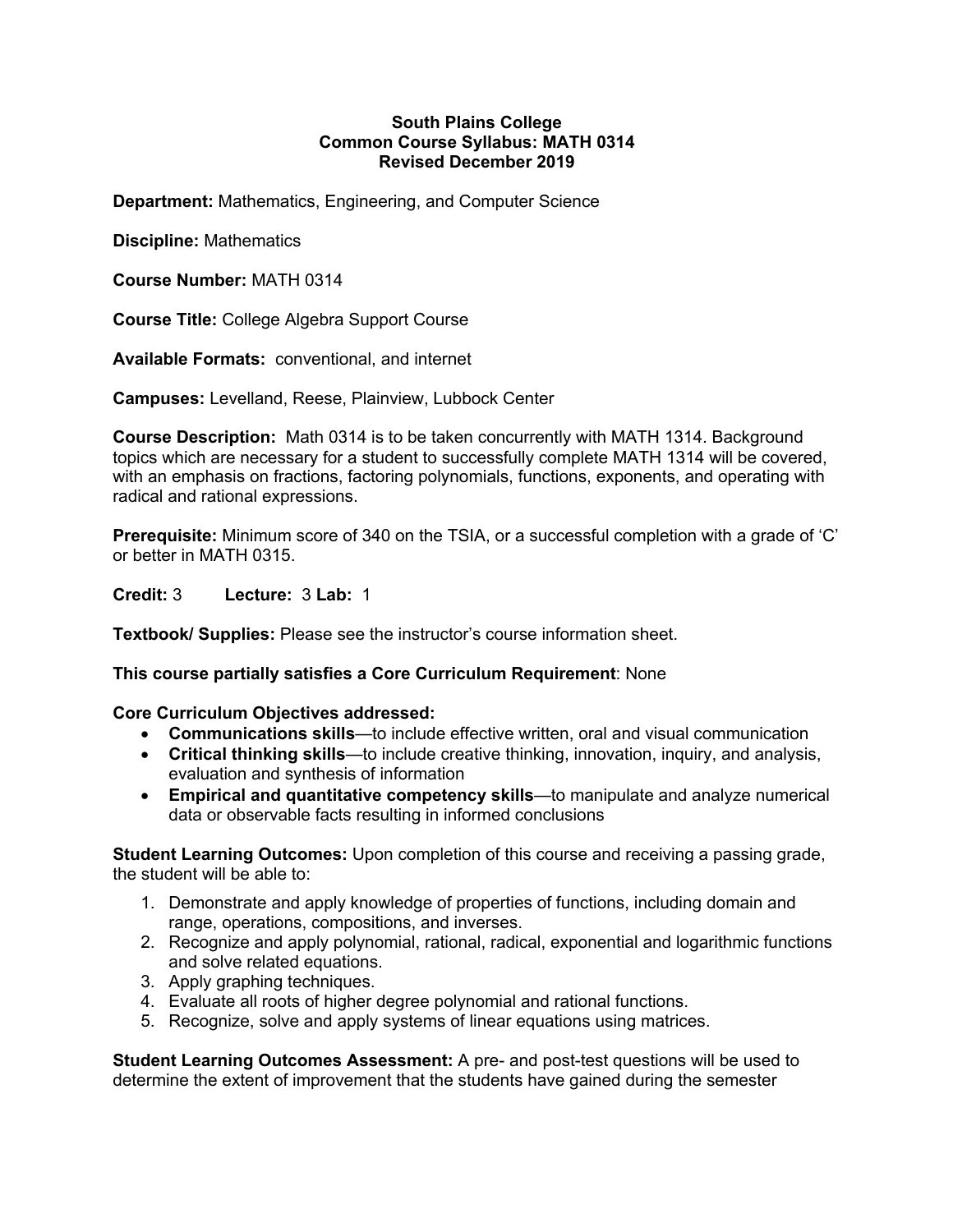**Course Evaluation:** There will be departmental final exam questions given by all instructors.

**Attendance Policy:** Attendance and effort are the most important activities for success in this course. Records of your attendance are maintained throughout the semester. Five (5) absences, *for any reason*, are allotted to the student for the semester. Tardies count as onehalf (1/2) of an absence. Tardies will be applied for consistently being late to class, as deemed by the instructor and leaving class early. If this number is exceeded, the instructor has the right to drop you with a grade of F or an X, depending on their discretion.

Plagiarism violations include, but are not limited to, the following:

- 1. Turning in a paper that has been purchased, borrowed, or downloaded from another student, an online term paper site, or a mail order term paper mill;
- 2. Cutting and pasting together information from books, articles, other papers, or online sites without providing proper documentation;
- 3. Using direct quotations (three or more words) from a source without showing them to be direct quotations and citing them; or
- 4. Missing in-text citations.

Cheating violations include, but are not limited to, the following:

- 1. Obtaining an examination by stealing or collusion;
- 2. Discovering the content of an examination before it is given;
- 3. Using an unauthorized source of information (notes, textbook, text messaging, internet, apps) during an examination, quiz, or homework assignment;
- 4. Entering an office or building to obtain an unfair advantage;
- 5. Taking an examination for another;
- 6. Altering grade records;
- 7. Copying another's work during an examination or on a homework assignment;
- 8. Rewriting another student's work in Peer Editing so that the writing is no longer the original student's;
- 9. Taking pictures of a test, test answers, or someone else's paper.

**Student Code of Conduct Policy:** Any successful learning experience requires mutual respect on the part of the student and the instructor. Neither instructor nor student should be subject to others' behavior that is rude, disruptive, intimidating, aggressive, or demeaning**.** Student conduct that disrupts the learning process or is deemed disrespectful or threatening shall not be tolerated and may lead to disciplinary action and/or removal from class.

**Diversity Statement:** In this class, the teacher will establish and support an environment that values and nurtures individual and group differences and encourages engagement and interaction. Understanding and respecting multiple experiences and perspectives will serve to challenge and stimulate all of us to learn about others, about the larger world and about ourselves. By promoting diversity and intellectual exchange, we will not only mirror society as it is, but also model society as it should and can be.

**Disability Statement:** Students with disabilities, including but not limited to physical, psychiatric, or learning disabilities, who wish to request accommodations in this class should notify the Disability Services Office early in the semester so that the appropriate arrangements may be made. In accordance with federal law, a student requesting accommodations must provide acceptable documentation of his/her disability to the Disability Services Office. For more information, call or visit the Disability Services Office at Levelland (Student Health & Wellness Office) 806-716-2577, Reese Center (Building 8) 806-716-4675, or Plainview Center (Main Office) 806-716-4302 or 806-296-9611.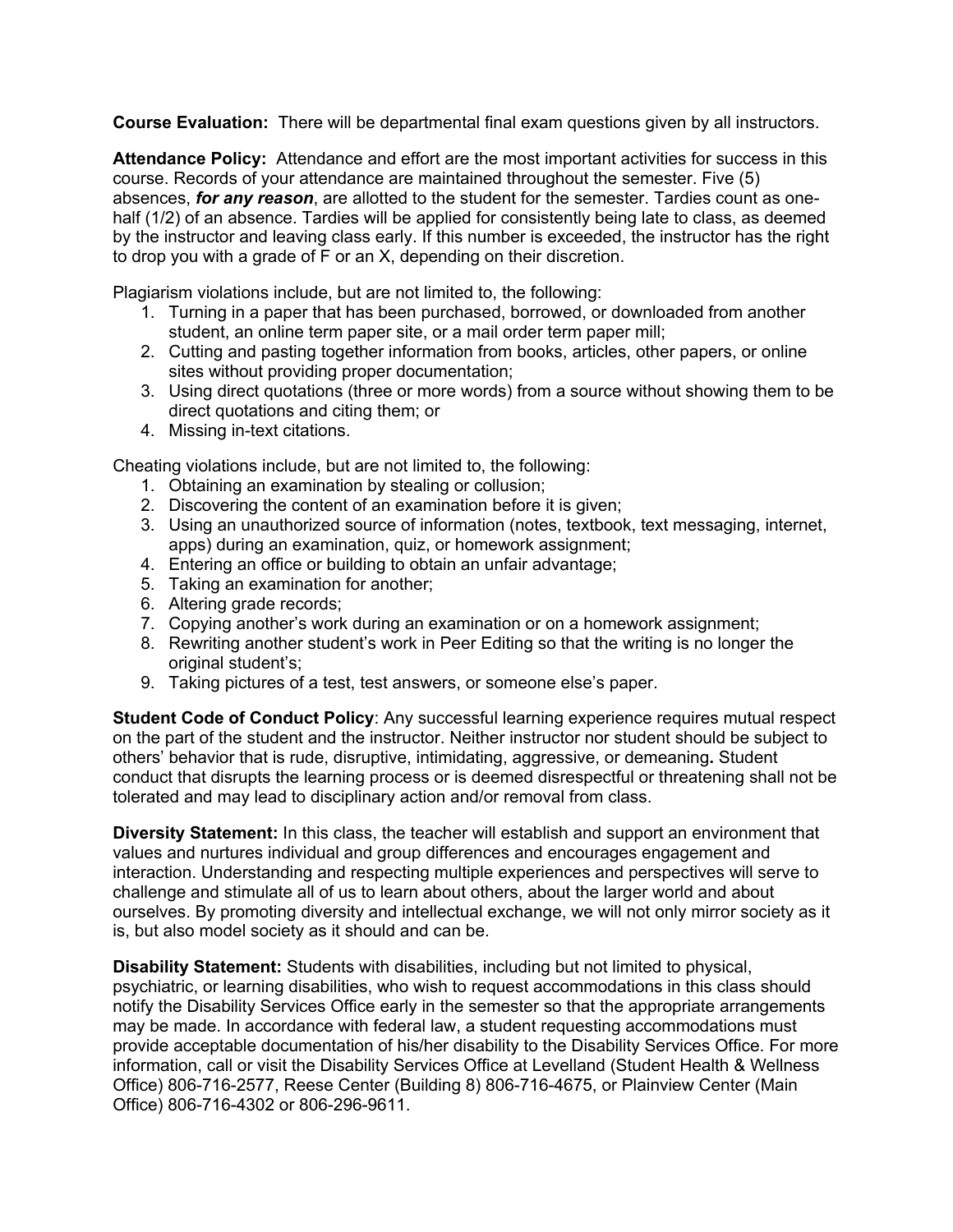**Nondiscrimination Policy:** South Plains College does not discriminate on the basis of race, color, national origin, sex, disability or age in its programs and activities. The following person has been designated to handle inquiries regarding the non-discrimination policies: Vice President for Student Affairs, South Plains College, 1401 College Avenue, Box 5, Levelland, TX 79336. Phone number 806-716-2360.

**Title IX Pregnancy Accommodations Statement:** If you are pregnant, or have given birth within six months, Under Title IX you have a right to reasonable accommodations to help continue your education. To activate accommodations you must submit a Title IX pregnancy accommodations request, along with specific medical documentation, to the Director of Health and Wellness. Once approved, notification will be sent to the student and instructors. It is the student's responsibility to work with the instructor to arrange accommodations. Contact the Director of Health and Wellness at 806-716-2362 or email cgilster@southplainscollege.edu for assistance.

**Campus Concealed Carry**: Texas Senate Bill - 11 (Government Code 411.2031, et al.) authorizes the carrying of a concealed handgun in South Plains College buildings only by persons who have been issued and are in possession of a Texas License to Carry a Handgun. Qualified law enforcement officers or those who are otherwise authorized to carry a concealed handgun in the State of Texas are also permitted to do so. Pursuant to Penal Code (PC) 46.035 and South Plains College policy, license holders may not carry a concealed handgun in restricted locations. For a list of locations and Frequently Asked Questions, please refer to the Campus Carry page at: http://www.southplainscollege.edu/campuscarry.php Pursuant to PC 46.035, the open carrying of handguns is prohibited on all South Plains College campuses. Report violations to the College Police Department at 806-716-2396 or 9-1-1.

**SPC Bookstore Price Match Guarantee Policy:** If you find a lower price on a textbook, the South Plains College bookstore will match that price. The difference will be given to the student on a bookstore gift certificate! The gift certificate can be spent on anything in the store.

If students have already purchased textbooks and then find a better price later, the South Plains College bookstore will price match through the first week of the semester. The student must have a copy of the receipt and the book has to be in stock at the competition at the time of the price match.

The South Plains College bookstore will happily price match BN.com & books on Amazon noted as *ships from and sold by Amazon.com*. Online marketplaces such as *Other Sellers* on Amazon, Amazon's Warehouse Deals, *fulfilled by* Amazon, BN.com Marketplace, and peer-topeer pricing are not eligible. They will price match the exact textbook, in the same edition and format, including all accompanying materials, like workbooks and CDs.

A textbook is only eligible for price match if it is in stock on a competitor's website at time of the price match request. Additional membership discounts and offers cannot be applied to the student's refund.

Price matching is only available on in-store purchases. Digital books, access codes sold via publisher sites, rentals and special orders are not eligible. Only one price match per title per customer is allowed.

Note: The instructor reserves the right to modify the course syllabus and policies, as well as notify students of any changes, at any point during the semester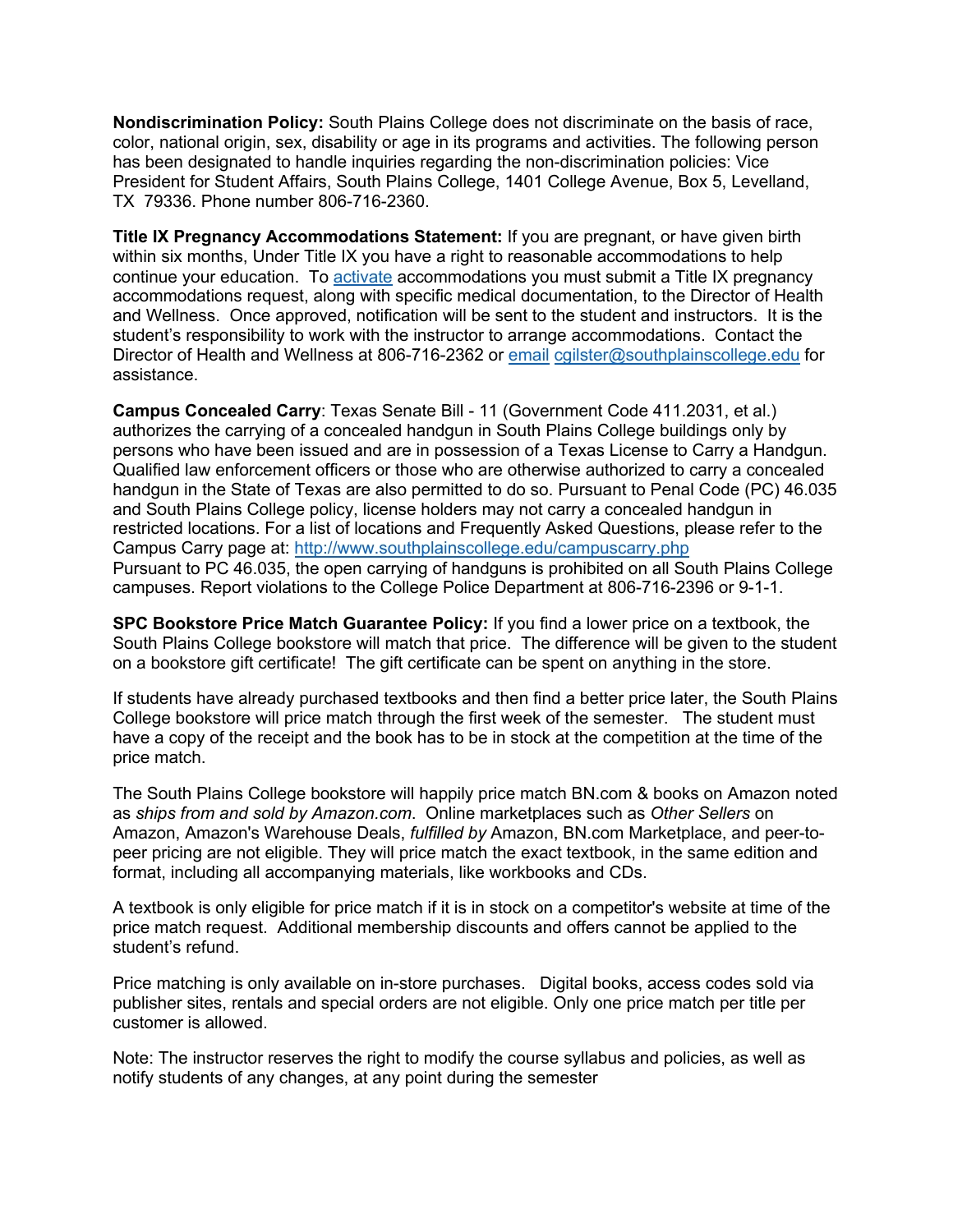## **College Algebra Support Course Math 0314.C271 MTWH 11:00 – 12:45 Instructor Information – Spring 2020**

| Instructor:<br>Email: | Gina Becker, BSE, M Ed<br>gbecker@southplainscollege.edu |                 | Phone:<br>Office: | 806.716.4684<br>LC 125G (Reese 223D) |  |
|-----------------------|----------------------------------------------------------|-----------------|-------------------|--------------------------------------|--|
| <b>Office Hours</b>   |                                                          |                 |                   |                                      |  |
| Monday*               | Tuesday*                                                 | Wednesday*      | Thursday*         | Friday*                              |  |
| $8:15 - 8:30$         | $10:45 - 11:00$                                          | $8:15 - 8:30$   | $10:45 - 11:00$   | $8:15 - 10:15$                       |  |
| $10:15 - 11:00$       | $12:45 - 1:00$                                           | $10:15 - 11:00$ | $12:45 - 1:00$    |                                      |  |
| $12:45 - 1:00$        | $3:00 - 3:30$                                            | $12:45 - 1:00$  | $3:00 - 3:30$     | *or by appointment                   |  |
| $4:15 - 4:45$         | $5:15 - 5:30$                                            | $4:15 - 4:45$   | $5:15 - 5:30$     |                                      |  |

**Textbook:** Knewton Access: You will be able to access and pay for the course when you log in to Blackboard using your SPC Student ID and password. You may also purchase Knewton access at the SPC Bookstore at Reese Center or online at www.knewton.com. There is no physical textbook for this course. The access kit online sells for approximately \$40.

**Supplies:** Pencils, paper, straightedge, and graph paper (available to print from Blackboard). A scientific or graphing calculator may be used in this course.

**Course Expectations:** Attend class, be on time, do homework, and be prepared to participate. Turn off and put away all electronic devices when you enter the classroom and keep off for the duration of the class.

## **Assignments and Grading:**

Homework assignments will be given daily. For best results, work each problem on lined notebook paper. Enter your answer. If you are unsure of the answer, select the **More Instruction** button. **Each assignment is due before the following class.** Any incomplete assignment will receive partial credit. Each homework assignment is worth 0.5 points. Homework assignments may be submitted up to 2 days late for half credit.

Quizzes will be given weekly on non-exam weeks and no makeup quizzes will be offered. Each quiz is worth 1 point. Missing a quiz will result in 0 points for that quiz.

Exams: Your course grade will include three exams. Each exam will be worth 20 points. The final comprehensive exam will be worth 20 points. Your final exam grade will take the place of your lowest exam grade, if it is a higher score and you have fewer than 3 zeroes. *(You will be able to correct one exam. Corrections will add 50% of their point value to your grade. Corrections are due on or before the final exam date.)*

Your final point value will determine your letter grade for this class and will be determined by the following scale:

| A - 90-100    | Homework 17   |            |
|---------------|---------------|------------|
| $B - 80 - 89$ | Quizzes       | 3          |
| $C - 70 - 79$ | Exams         | 60         |
| $D - 60 - 69$ | Final Exam 20 |            |
| $F - 0-59$    | Total         | 100 points |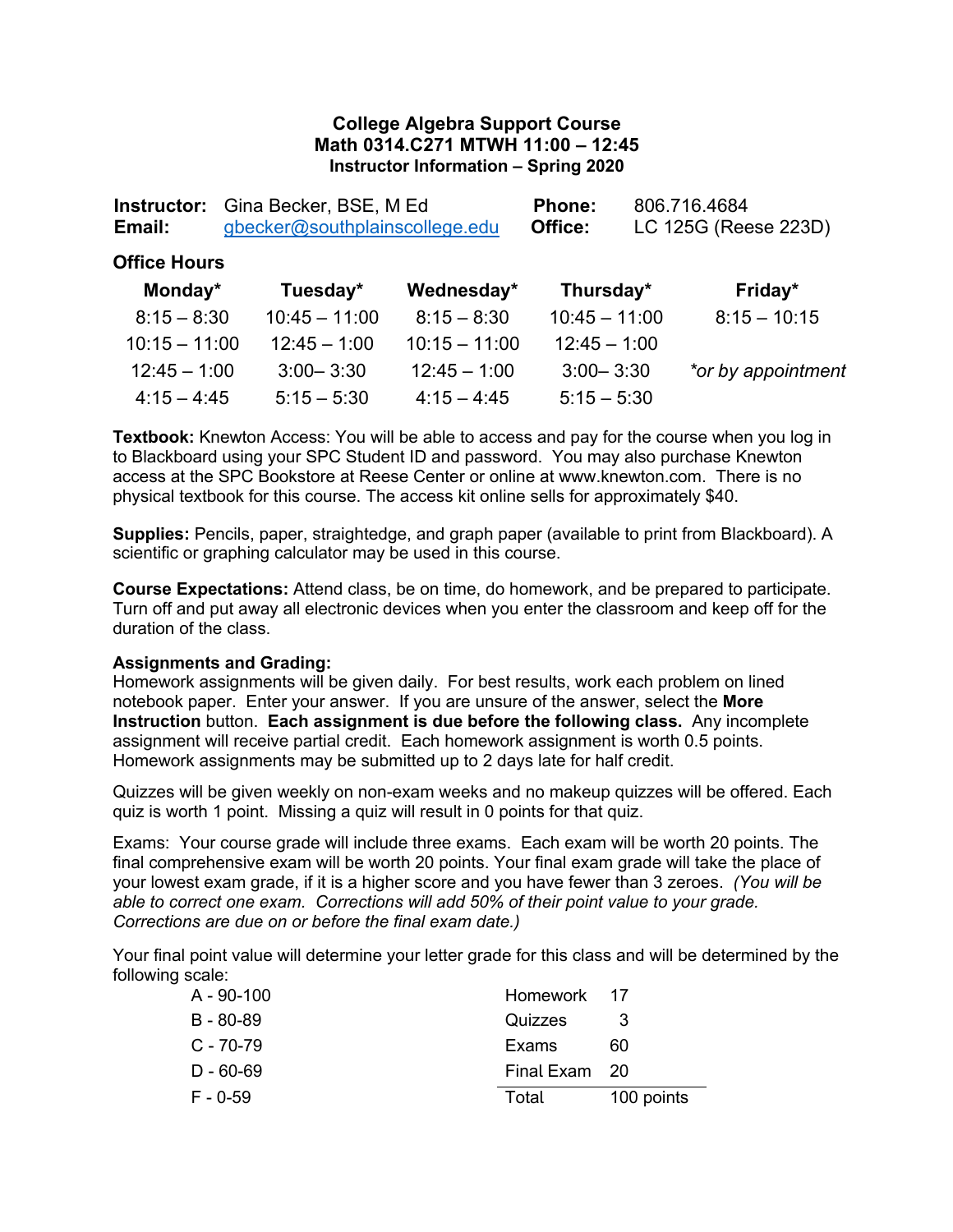## **Tentative Course Schedule**

| <b>Week</b>    | <b>Monday</b>                                      | <b>Tuesday</b>                              | Wednesday                                       | <b>Thursday</b>                                         |
|----------------|----------------------------------------------------|---------------------------------------------|-------------------------------------------------|---------------------------------------------------------|
|                | <b>Jan 13</b>                                      | January 14                                  | <b>Jan 15</b>                                   | January 16                                              |
|                | Syllabus                                           | 0314.1 Order of                             | 0314.3 Adding and                               | 0314.6 Multiplying and                                  |
|                | Intro to Knewton                                   | <b>Operations and</b>                       | <b>Subtracting Integers</b>                     | <b>Dividing Fractions</b>                               |
| 1              | Test                                               | <b>Simplifying Expressions</b>              | 0314.4Multiplying and                           | 0314.7 Adding and                                       |
|                |                                                    | 0314.2 Introduction to                      | <b>Dividing Integers</b>                        | <b>Subtracting Fractions</b>                            |
|                |                                                    | <b>Integers and Absolute</b>                | 0314.5 Simplifying                              |                                                         |
|                |                                                    | Value                                       | <b>Fractions</b>                                |                                                         |
|                | <b>Jan 20</b>                                      | <b>January 21</b>                           | <b>Jan 22</b>                                   | <b>January 23</b>                                       |
|                | <b>MLK Holiday</b>                                 | 0314.8 The Distributive<br>Property         | 0314.11Solve Equations                          | 1.2 Distance, Rate, and<br>Time and Literal             |
|                |                                                    | 0314.9 Solve Equations                      | with the Division and                           | Equations                                               |
|                |                                                    | with the Subtraction and                    | <b>Multiplication Properties</b>                | 1.3 Word Problems with                                  |
|                |                                                    | <b>Addition Properties</b>                  | 0314.12 Application                             | <b>Linear Equations</b>                                 |
| $\overline{2}$ |                                                    | 0314.10 Application                         | Problems and the                                |                                                         |
|                |                                                    | Problems and the                            | <b>Division and</b>                             |                                                         |
|                |                                                    | Subtraction and                             | <b>Multiplication Properties</b><br>of Equality |                                                         |
|                |                                                    | <b>Addition Properties of</b>               | 1.1 Solve Linear                                |                                                         |
|                |                                                    | <b>Equality</b>                             | Equations in One                                |                                                         |
|                |                                                    |                                             | Variable                                        |                                                         |
|                | <b>Jan 27</b>                                      | <b>January 28</b>                           | <b>Jan 29</b>                                   | January 30                                              |
|                | 0314.13 Inequalities,                              | Exam 1                                      | 1.4 Absolute Value                              | 0314.14 Reading                                         |
|                | the Number Line, and                               |                                             | Equations and                                   | Graphs and the                                          |
|                | <b>Interval Notation</b>                           |                                             | Inequalities                                    | <b>Rectangular Coordinate</b>                           |
| $\mathbf{3}$   |                                                    |                                             | 1.5 Interval Notation and                       | <b>System</b>                                           |
|                |                                                    |                                             | Inequalities                                    | 0314.15 Graphing                                        |
|                |                                                    |                                             |                                                 | <b>Linear Equations</b>                                 |
|                |                                                    |                                             |                                                 | 2.1 Cartesian<br>Coordinates and                        |
|                |                                                    |                                             |                                                 | <b>Distances</b>                                        |
|                | Feb <sub>3</sub>                                   | <b>February 4</b>                           | Feb <sub>5</sub>                                | February 6                                              |
|                | 0314.16 Intercepts on                              | 0314.19 Slope-Intercept                     | 2.4 Interpretations of                          | 2.5 Parallel and                                        |
|                | the Coordinate Plane                               | Form                                        | <b>Linear Functions</b>                         | Perpendicular Lines                                     |
| 4              | 0314.17 Understanding                              | 2.2 Identify Slopes and                     | 0314.20 Parallel and                            | 0314.21 Order of                                        |
|                | <b>Slope</b>                                       | Intercepts                                  | Perpendicular                                   | <b>Operations and</b>                                   |
|                | 0314.18 The Slope                                  | 2.3 Find Linear                             | <b>Lines</b>                                    | <b>Simplifying Expressions</b>                          |
|                | Formula<br>Feb 10                                  | Equations<br>February 11                    | Feb <sub>12</sub>                               | February 13                                             |
|                | 0314.22 Adding and                                 | Exam 2                                      | 0314.24 The Greatest                            | 0314.26 Factoring                                       |
|                | <b>Subtracting Polynomials</b>                     |                                             | <b>Common Factor and</b>                        | Trinomials with a                                       |
| 5              | 0314.23 Multiplying                                |                                             | <b>Factoring by Grouping</b>                    | <b>Leading Coefficient</b>                              |
|                | Polynomials                                        |                                             | 0314.25 Factoring                               | Other than 1                                            |
|                |                                                    |                                             | Trinomials with a                               | 0314.27 Factoring                                       |
|                |                                                    |                                             | <b>Leading Coefficient of 1</b>                 | <b>Special Products</b>                                 |
|                | Feb 17                                             | February 18                                 | Feb 19                                          | <b>February 20</b>                                      |
|                | 0314.28 Square Roots                               | 2.6 Basics of Complex                       | 2.8 Solve Quadratic                             | 2.10 Quadratic                                          |
|                | and the Real Number                                | <b>Numbers</b>                              | <b>Equations by Factoring</b>                   | Formula                                                 |
| 6              | <b>System</b>                                      | 2.7 Operations on<br><b>Complex Numbers</b> | 2.9 Complete the Square                         | 0314.30 Domain of                                       |
|                | 0314.29 Simplifying<br><b>Square Roots and the</b> |                                             |                                                 | <b>Rational Expressions</b><br>and Simplifying Rational |
|                | <b>Real Number System</b>                          |                                             |                                                 | <b>Expressions</b>                                      |
|                | Feb 24                                             | February 25                                 | Feb 26                                          | <b>February 27</b>                                      |
|                | 0314.31 Multiplying and                            | 0314.33Adding and                           | Exam <sub>3</sub>                               | 2.11 Solve Rational                                     |
| $\overline{7}$ | <b>Dividing Rational</b>                           | <b>Subtracting Rational</b>                 |                                                 | Equations                                               |
|                | <b>Expressions</b>                                 | <b>Expressions with Unlike</b>              |                                                 |                                                         |
|                | 0314.32 Adding and                                 | <b>Denominators</b>                         |                                                 |                                                         |